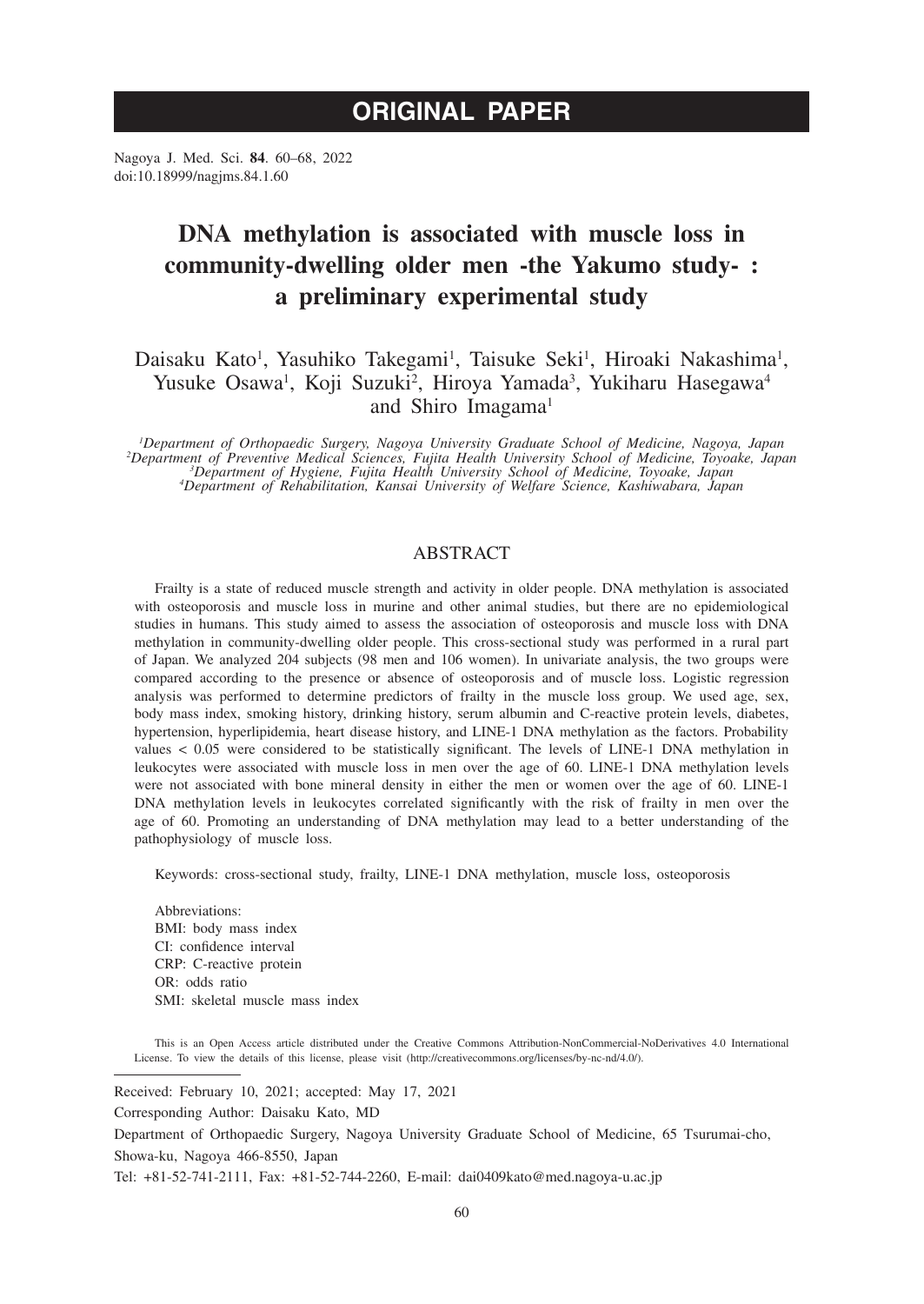#### **INTRODUCTION**

Frailty is a state described by the Japanese Society of Geriatrics in which "elderly people have reduced muscle strength and activity (weakness)".<sup>1-3</sup> Frail older people are more likely to have health problems such as dysfunction in daily living<sup>4,5</sup> and are more likely to be admitted to a facility,<sup>6</sup> at risk of falling,<sup>7</sup> and hospitalized.<sup>8</sup> In addition, their mortality rate is high.<sup>9</sup> Therefore, it is important to evaluate their vulnerability and apply appropriate interventions. Frailty is strongly associated with physical factors, of which muscle loss and osteoporosis are considered the significant causes.<sup>10</sup>

DNA methylation is a chemical reaction in which a methyl group is added to a DNA base at a cytosine base CpG island of a dinucleotide sequence CpG in DNA.11 Methylation of CpG islands within a cluster of  $CpG$  sites in the promoter region of a gene represses that gene.<sup>12</sup> Methylation has the effect of directly interfering with the binding of transcription factors to the promoter region.13 Its action is reversible and is thought to affect important biological functions such as aging and cell development.<sup>14</sup>

LINE-1 makes up about 17% of the human genome, is ubiquitous throughout the genome, and belongs to the family of non-long terminal repeat retrotransposons.<sup>15</sup> Therefore, LINE-1 methylation levels are considered to be surrogate markers for global DNA methylation.<sup>16</sup> It is highly methylated in normal tissue.<sup>17</sup> Several epidemiological studies have shown an association between global leukocyte DNA methylation levels and diseases such as cardiovascular disease and diabetes.18,19

DNA methylation is associated muscle loss in animal studies. DNA methylation has been shown to be essential for muscle differentiation and regeneration, and muscle regeneration was inhibited in DNA methylase knockout mice.<sup>20</sup> There are few epidemiological studies in humans. Gale et al showed in a cross-sectional study that there are no widespread differences in methylation patterns between physically frail and non-frail people, suggesting that blood DNA methylation is not a good biomarker of physical frailty.<sup>21</sup> The association between blood DNA methylation and physical frailty is still controversial. In this study, we focused on sarcopenia and osteoporosis as physical findings. This study aimed to assess the association of osteoporosis and muscle loss with DNA methylation in community-dwelling older people.

## **METHODS**

This study was approved by the institutional review board of our institution's Ethics Committee (NUEC; approval number, 2014-0207), and the study protocol was approved by our institutional review board. All subjects gave their written informed consent. All authors approved the publication of this study.

#### *Subjects*

This research is part of the Yakumo study we are conducting based on the health examination conducted in Yakumo-cho, Hokkaido. In 2015, a total of 525 Japanese people participated in the health examination. The study excluded those who did not participate in the musculoskeletal test, did not have enough samples to measure LINE-1 DNA methylation levels, and were under the age of 60. Persons with a history of cancer, stroke, or ischemic heart disease and who did not provide informed consent were also excluded (Table 1). Eventually, 204 eligible persons (98 men and 106 women) remained in this analysis.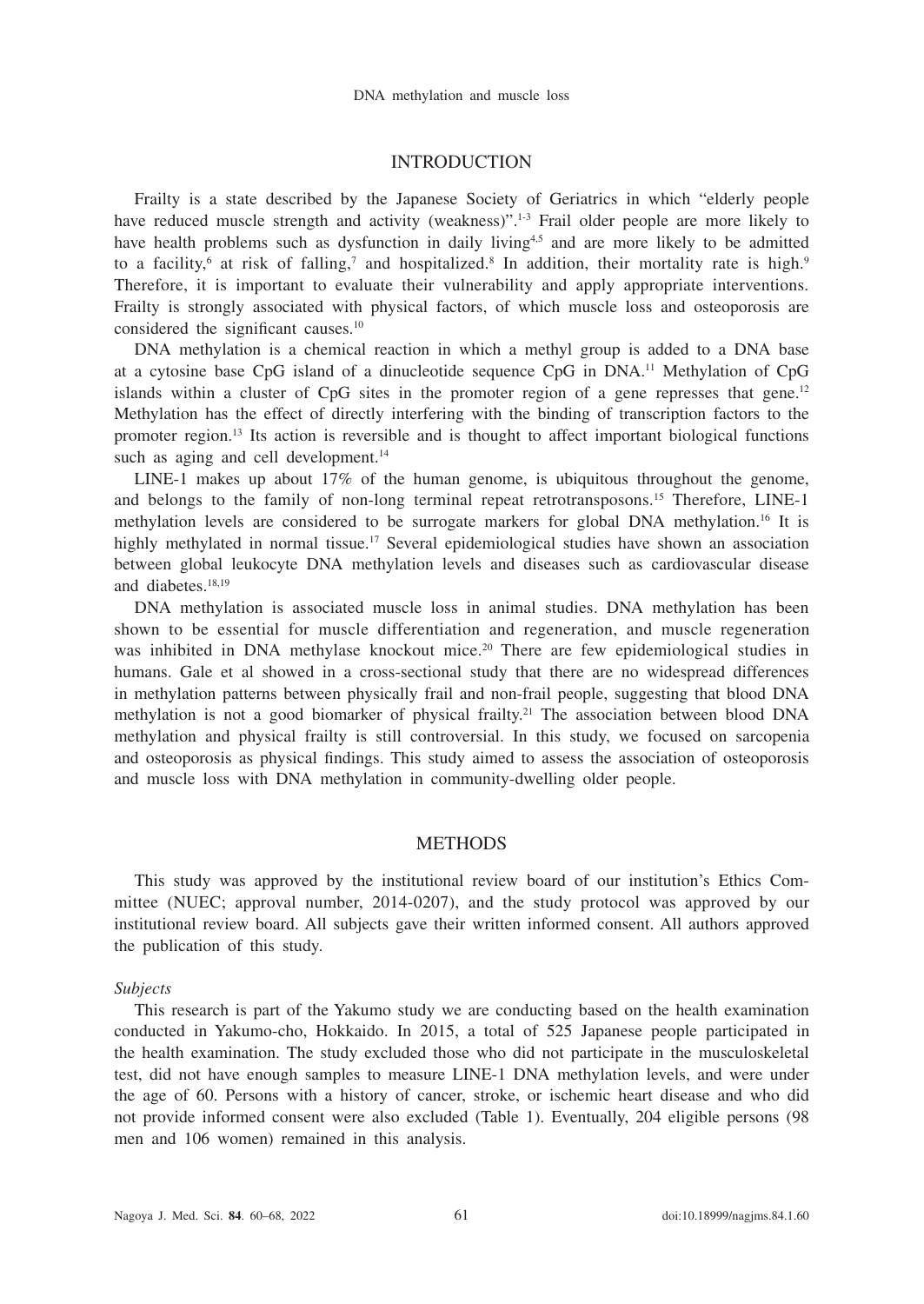#### Daisaku Kato et al

|                            | >60 years       | Men             | Women           | P value                |
|----------------------------|-----------------|-----------------|-----------------|------------------------|
| Variable                   | $n=204$         | $n=98$          | $n=106$         |                        |
| Age (years)                | $68.7 \pm 5.86$ | $68.9 \pm 5.65$ | $68.5 \pm 6.08$ | $0.627$ <sup>a</sup>   |
| $SMI$ (kg/m <sup>2</sup> ) | $6.93 \pm 0.98$ | $7.62 \pm 0.66$ | $6.28 \pm 0.75$ | $< 0.001$ <sup>a</sup> |
| Muscle loss, n             | 41 $(20.1\%)$   | 16 $(16.3\%)$   | 25 (23.6%)      | 0.223 <sup>b</sup>     |
| Back strength (kg)         | $75.3 \pm 29.7$ | $96.3 \pm 25.5$ | $55.6 \pm 17.2$ | $< 0.001$ <sup>a</sup> |
| BMD %YAM                   | $77.6 \pm 14.2$ | $82.8 \pm 15.7$ | $72.9 \pm 10.7$ | $< 0.001$ <sup>a</sup> |
| Knee OA, n                 | 72 (35.3%)      | $29(29.6\%)$    | 43 (40.6%)      | 0.109 <sup>b</sup>     |
| BMI $(kg/m2)$              | $23.4 \pm 3.13$ | $23.9 \pm 2.44$ | $22.8 \pm 3.59$ | $< 0.05^{\text{a}}$    |
| Serum albumin (mg/dl)      | $4.28 \pm 0.26$ | $4.28 \pm 0.29$ | $4.28 \pm 0.24$ | $0.962$ <sup>a</sup>   |
| C-reactive protein (mg/dl) | $0.12 \pm 0.33$ | $0.15 \pm 0.42$ | $0.09 \pm 0.20$ | $0.162^{\rm a}$        |
| DM, n                      | 43 $(21.1\%)$   | $23(23.5\%)$    | 20 (18.9%)      | 0.493 <sup>b</sup>     |
| Hypertension, n            | 80 (39.2%)      | 44 (44.9%)      | 36 (34.0%)      | 0.453 <sup>b</sup>     |
| Hyperlipidemia n           | 65 (31.9%)      | 27(27.6%)       | 38 (35.8%)      | 0.102 <sup>b</sup>     |
| Heart disease, n           | 7 $(3.4\%)$     | 6 $(6.1\%)$     | $1(0.9\%)$      | 0.0933 <sup>b</sup>    |
| Smoking habit              |                 |                 |                 | $< 0.05^{\rm b}$       |
| $+, n$                     | 34 (16.7%)      | $17(17.3\%)$    | 7 $(6.6\%)$     |                        |
| $-$ , n                    | 170 (83.3%)     | 81 (82.7%)      | 99 (93.7%)      |                        |
| Alcohol consumption        |                 |                 |                 | $< 0.001^{\rm b}$      |
| Current, n                 | 98 (48.0%)      | 72 (73.5%)      | 26 (24.5%)      |                        |
| Former, n                  | $7(3.4\%)$      | $5(5.1\%)$      | 2 $(1.9\%)$     |                        |
| Never, n                   | 99 (48.5%)      | $21(21.4\%)$    | 78 (73.6%)      |                        |

**Table 1** Demographic, blood test results and lifestyle habits of the participants

SMI: skeletal muscle mass index BMD: bone mineral density YAM: young adult mean BMI: body mass index DM: diabetes mellitus <sup>a</sup>Mann-Whitney U test, <sup>b</sup>Fisher's exact test.

### *Data collection*

We used a self-administered questionnaire during the health examination and obtained health information such as smoking habit (never, previously, or now), alcohol consumption (never, previously, or now), and history of significant illness (yes/no). We also obtained basic physical data such as height, weight, waist circumference, and blood pressure. Body mass index (BMI) was calculated by dividing weight (kg) by height squared  $(m<sup>2</sup>)$ .

### *Muscle mass evaluation*

Skeletal muscle mass index (SMI) was measured by the bioelectrical impedance analysis method using a medical body composition meter (InBody 720, Biospace). Based on the sarcopenia diagnostic criteria of the Sarcopenia Asia Working Group, SMI <7.0 kg/m<sup>2</sup> for men and SMI  $\leq$ 5.4 kg/m<sup>2</sup> for women were defined as muscle loss groups. The bioelectrical impedance analysis method measures the electrical resistance (impedance) of tissues by passing weak alternating current electricity through the living body and uses the fact that the electrical resistance differs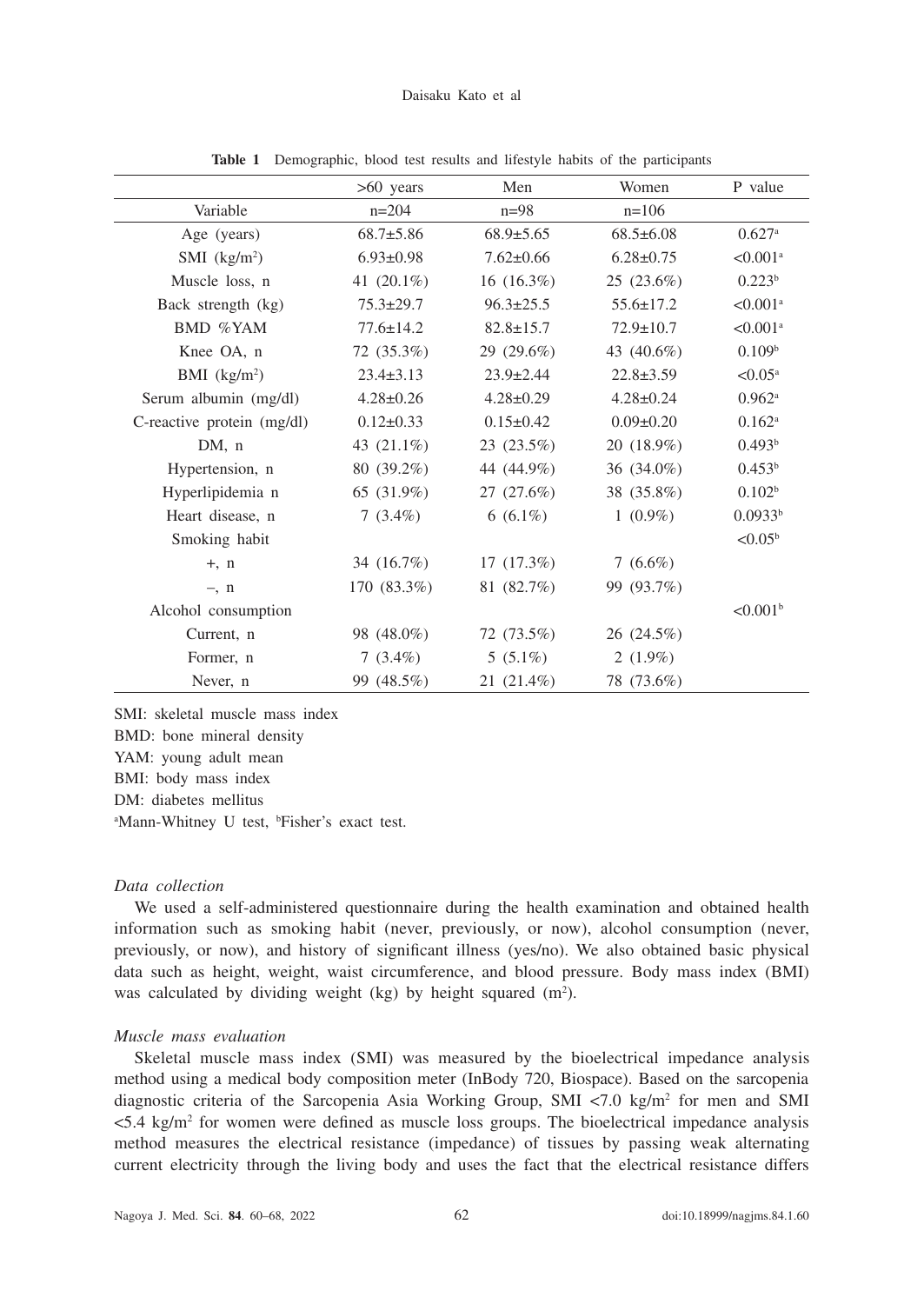depending on muscles, bones, adipose tissue, and other tissue. A previous report described this method.22 The subject stands on a table and holds electrodes in both hands. The measurement time is about 90 seconds, and the result can be explained to the subject immediately. This is a non-invasive and easy way to determine SMI.

### *Blood tests*

Blood samples taken during the medical examination were mixed in tubes with ethylenediaminetetraacetic acid (EDTA) and then centrifuged at  $1500 \times g$  for 10 minutes. Erythrocytes were removed from the buffy coat sample. The buffy coat was collected and treated with a lysis solution (pH 7.4) containing 150 mmol/L NH<sub>4</sub>Cl, 14 mmol/L NaHCO<sub>3</sub>, and 0.11 mmol/L EDTA-2Na in distilled water to remove erythrocytes. Extraction of DNA from peripheral leukocytes was done using a NucleoSpin® Tissue kit (Takara, Japan). The extracted DNA (500 ng, 50 ng/µL) was then converted from unmethylated cytosine to uracil. It was treated with sodium bisulfite according to the manufacturer's protocol using an EpiTect Fast DNA bisulfite kit (QIAGEN, Germany). To amplify the LINE-1 element, a polymerase chain reaction was performed using  $EpiTaq^m$  HS (for bisulfite-treated DNA) (Takara). Methylation was measured by the pyrosequencing method using the PyroMark Q24 Advanced system (QIAGEN) with sequence primers 5´-AGTTAGGTGT-GGGATATAGT-3´ and PyroMark® Q24 Advanced CpG reagent (QIAGEN). The level of LINE-1 DNA methylation was expressed as a percentage of methylated cytosine. LINE-1 DNA methylation at the three CpG sites was quantified to calculate mean LINE-1 DNA methylation levels.

Serum albumin, whole blood hemoglobin A1c, and serum lipids were measured by an automated analyzer, and serum C-reactive protein (CRP) concentrations were measured by a latex-immunoassay (LT-auto Wako CRP; Wako Pure Chemical Industries, Ltd., Osaka, Japan) at Yakumo General Hospital.

#### *Statistical analysis*

The continuous parameters are presented as mean  $\pm$  standard deviation. In the univariate analysis, the two groups were compared according to the presence or absence of osteoporosis and of muscle loss. Multivariate-adjusted odds ratios (ORs) and 95% confidence intervals (CIs) for hypermethylation were calculated by logistic regression analysis in the muscle loss groups. We used age, sex, BMI, smoking history, drinking history, serum albumin level, CRP level, diabetes, hypertension, hyperlipidemia, heart disease history, and LINE-1 DNA methylation as the factors. Probability values less than 0.05 were considered to be statistically significant. Statistical analyses were performed using EZR (Jichi Medical School, Tochigi, Japan).

## RESULTS

The participants' demographic factors, blood test results, and physical performance data are listed in Table 1. BMI ( $p<0.01$ ), back muscle strength ( $p<0.001$ ), bone mineral density (%) young adult mean) ( $p < 0.001$ ), smoking habit ( $p < 0.001$ ), and alcohol consumption ( $p < 0.001$ ) were significantly different between the men and women; however, no significant difference was noted in age or the rate of muscle loss.

The correlation between LINE-1 DNA methylation levels and the physical factors (osteoporosis and muscle loss) are shown in Table 2. In men over 60 years old, LINE-1 DNA methylation levels of the muscle loss group were lower than those in the non-muscle loss group (muscle loss group:  $55.71 \pm 0.77\%$ , non-muscle loss group:  $57.01 \pm 2.58\%$ , p<0.001) (Figure 1). In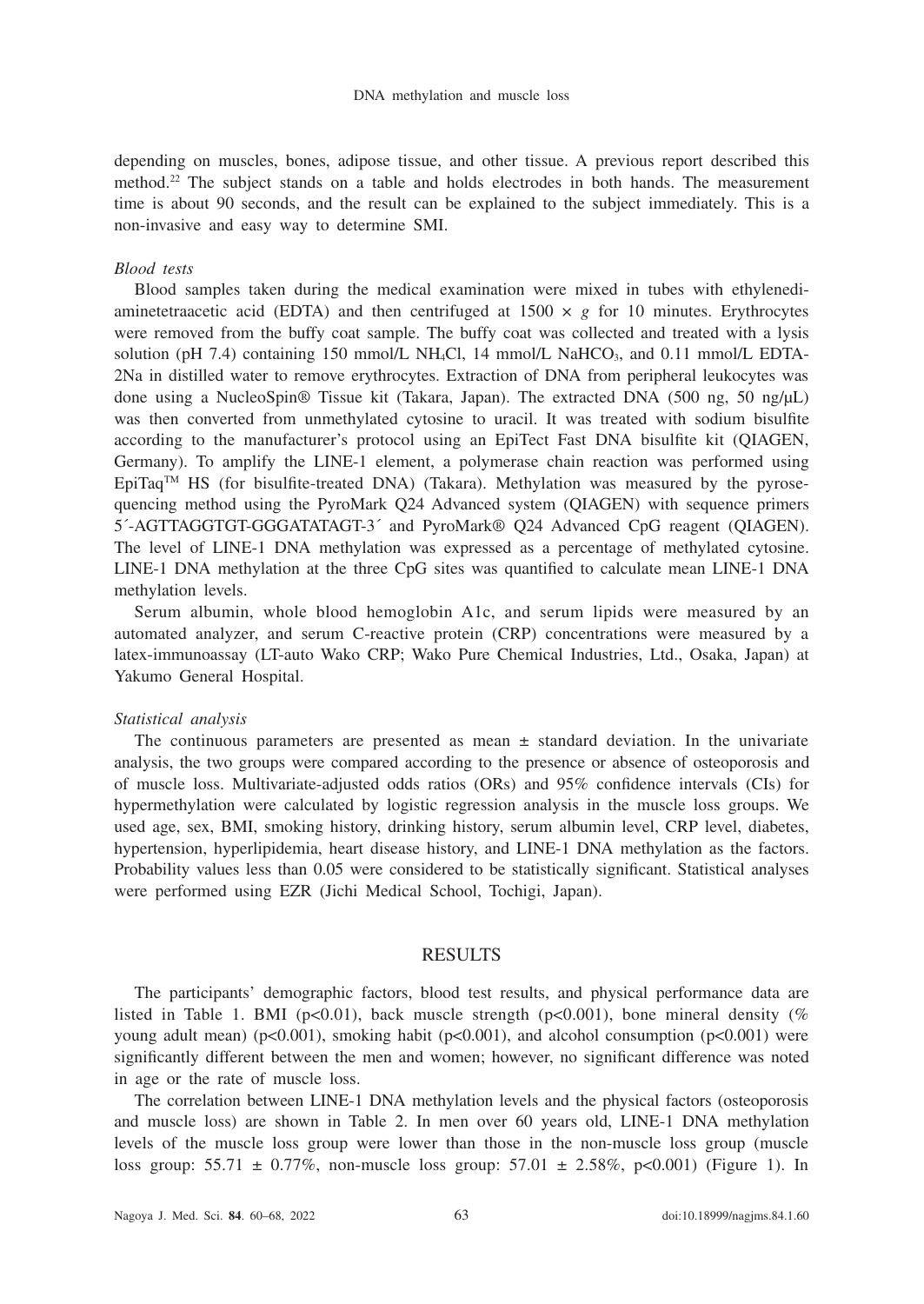contrast, there were no significant differences in LINE-1 DNA methylation between the muscle loss group and the non-muscle loss group in the women over 60 years (muscle loss group: 56.80  $\pm$  2.18%, non-muscle loss group: 57.23  $\pm$  3.10%, p=0.521). Further, the LINE-1 DNA methylation level did not differ between the osteoporosis group and the non-osteoporosis group (men over 60 years, osteoporosis group:  $57.37 \pm 3.33\%$ , non-osteoporosis group:  $56.81 \pm 2.42\%$ ,  $p=0.387$ ; women over 60 years, osteoporosis group:  $57.03 \pm 2.27\%$ , non-muscle loss group:  $57.19$  $\pm$  3.30%, p=0.653) (Figure 1).

r P value Men >60 years (n=98) Osteoporosis (BMD: YAM <70%) 0.0136 0.897 Muscle loss (SMI  $\langle 7.0 \text{ kg/m}^2 \rangle$ ) 0.0321 0.756 Women  $>60$  years (n=104) Osteoporosis (BMD: YAM <70%) 0.0195 0.845 Muscle loss (SMI  $\langle 5.4 \text{ kg/m}^2 \rangle$ ) –0.00573 0.954

**Table 2** Correlation between LINE-1 DNA methylation levels and physical factors of osteoporosis and muscle loss

BMD: bone mineral density YAM: young adult mean SMI: skeletal muscle mass index Pearson's correlation coefficient.



**Fig. 1** Differences in LINE-1 DNA methylation levels in leukocytes according to the physical factors of osteoporosis and muscle loss

- **Fig. 1A:** In men over 60 years old, LINE-1 DNA methylation levels of the muscle loss group were lower than those in the non-muscle loss group. In contrast, there were no significant differences in LINE-1 DNA methylation between the muscle loss group and the non-muscle loss group in women over 60 years old.
- **Fig. 1B:** The LINE-1 DNA methylation levels did not differ between the osteoporosis group and the nonosteoporosis group for either sex. The statistical differences shown on each graph were analyzed by Student t-test.
- \*p<0.001. porosis osteoporosis.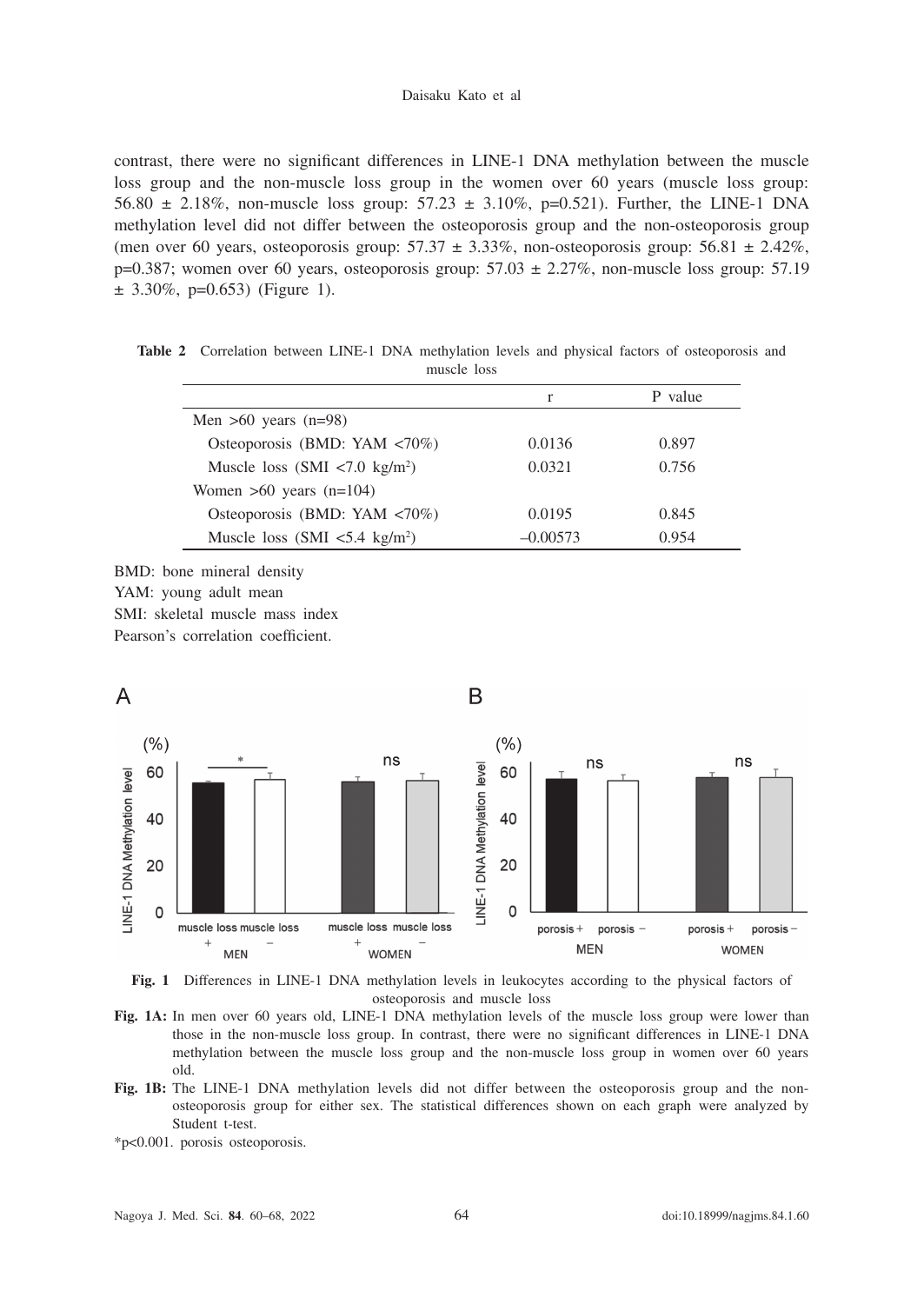Table 3 shows multivariate adjusted ORs and 95% CIs for LINE-1 DNA methylation according to muscle loss. The men over 60 years with muscle loss had significantly lower ORs for hypermethylation than those with non-muscle loss  $(OR, 0.49; 95\% \text{ CI}, 0.27-0.86, p=0.012)$ . In this logistic regression analysis, age, sex, smoking history, drinking history, serum albumin level, CRP level, diabetes, hypertension, hyperlipidemia, and heart disease history were not significantly correlated with muscle loss, whereas BMI was correlated (OR, 0.50; 95% CI,  $0.33 - 0.75$ ,  $p < 0.001$ ).

|                        | Muscle loss in men $>60$ years old $(n=98)$ |                               |  |
|------------------------|---------------------------------------------|-------------------------------|--|
|                        | SMI $\geq 7.0$ kg/m <sup>2</sup>            | $SMI < 7.0$ kg/m <sup>2</sup> |  |
| LINE-1 DNA methylation |                                             |                               |  |
| Levels $(\% )$         | $57.01 \pm 2.58$                            | $55.71 \pm 0.77$              |  |
| $n(\%)$                | 82 (83.7)                                   | 16(16.3)                      |  |
| OR (95% CI)            | 1.00                                        | $0.49(0.27-0.86)$             |  |
|                        |                                             | $P=0.012$                     |  |

**Table 3** Multivariate adjusted ORs and 95% CIs for LINE-1 DNA methylation according to muscle loss

OR: odds ratio

CI confidence interval

SMI: skeletal muscle mass index

The ROC curve of the predicted value of LINE-1DNA methylation level for the presence or absence of the risk of frailty in men over 60 years of age showed an area under the curve of 0.685 (Figure 2).



Fig. 2 The relationship between LINE-1 DNA methylation and muscle loss as shown by ROC curve The area under the ROC curve for the predicted value of LINE-1 DNA methylation level for muscle loss in men over 60 years old was 0.683.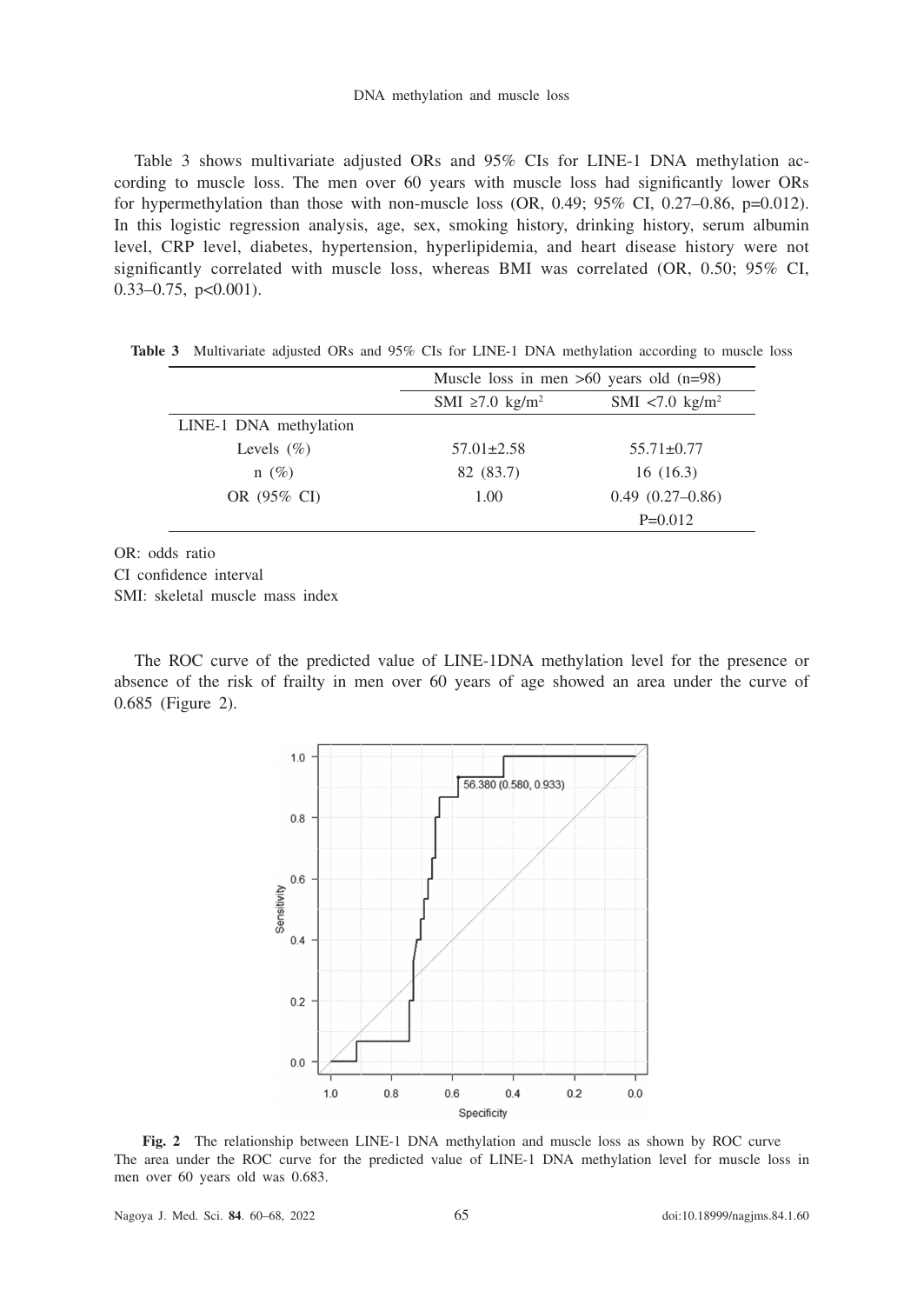#### DISCUSSION

Few studies have investigated the relationship between the risk of frailty in the general population and LINE-1 DNA methylation in leukocytes. We showed that the levels of LINE-1 DNA methylation in leukocytes were associated with muscle loss in men over 60 years old. However, LINE-1 DNA methylation levels were not associated with bone mineral density in either men or women over the age of 60.

The levels of LINE-1 DNA methylation in leukocytes were associated with muscle loss in the men aged 60 and older. A previous study also showed that LINE-1 mRNA expression and the DNA copy count increased with age in mouse skeletal muscle.23 Another study showed that skeletal muscle-specific Dnmt3a KO impairs skeletal muscle regeneration and causes muscle loss. At that time, the level of DNA methylation was reduced.<sup>24</sup>

Further, the association between muscle loss and the expression of LINE-1 methylation was present only in the men. A study reported that sex hormone-binding globulin and testosterone were associated with genome-wide DNA methylation.<sup>25</sup> The decrease in secreted sex hormones is significantly affected by aging, especially in men. Age-related muscle loss begins around the age of 40, and over the 35 years from  $40-44$  years to 75–79 years, about  $11\%$  of males and 6% of females lose limb muscle mass.26 The higher rate of decrease in men versus women is thought to be related to age-related changes in the endocrine system, such as in the amount of testosterone secreted, which has anabolic effects.<sup>27</sup>

The LINE-1 DNA methylation levels were not associated with bone mineral density in either the men or women over the age of 60. The relationship between osteoporosis and LINE-1 methylation has been debated. An animal study showed the association between osteoporosis and LINE-1 methylation by DNA methylation regulation of vitamin D biosynthesis.<sup>28</sup> In contrast, there is a report that osteoporosis and methylation are related in Alu elements but not in LINE-1, and thus, further investigation is considered necessary.29

It is possible to prevent the progression of frailty if early screening can be performed. Several studies showed that LINE-1 methylation could be used as a biomarker in cardiovascular disease, dyslipidemia, and chronic liver diseases. We investigated LINE-1 DNA methylation in men over 60 years as a biomarker associated with frailty, but its AUC value was rather low at 0.683. Further consideration is thus needed regarding its usefulness as a biomarker. In recent years, other reports have shown that other epigenetic factors such as microRNA are useful as biomarkers in liver disease, $30$  chronic kidney disease, $31$  and osteoporosis. $32$  Thus, other factors such as microRNA need to be considered for the early diagnosis of frailty.

This study has some limitations. First, because it is a cross-sectional study, an association was shown but not a causal relationship. Second, the number of participants is relatively small. Third, the study targeted rural residents, who may have different living and working environments than urban residents, and this may have influenced the determination of risk levels of frailty.

In conclusion, LINE-1 DNA methylation levels in leukocytes correlated significantly with the risk of frailty in men over 60 years of age. Promoting an understanding of DNA methylation may lead to a better understanding of the pathophysiology of muscle loss.

## ACKNOWLEDGMENTS

We are grateful to the staff of the Comprehensive Health Care Program held in Yakumo, Hokkaido.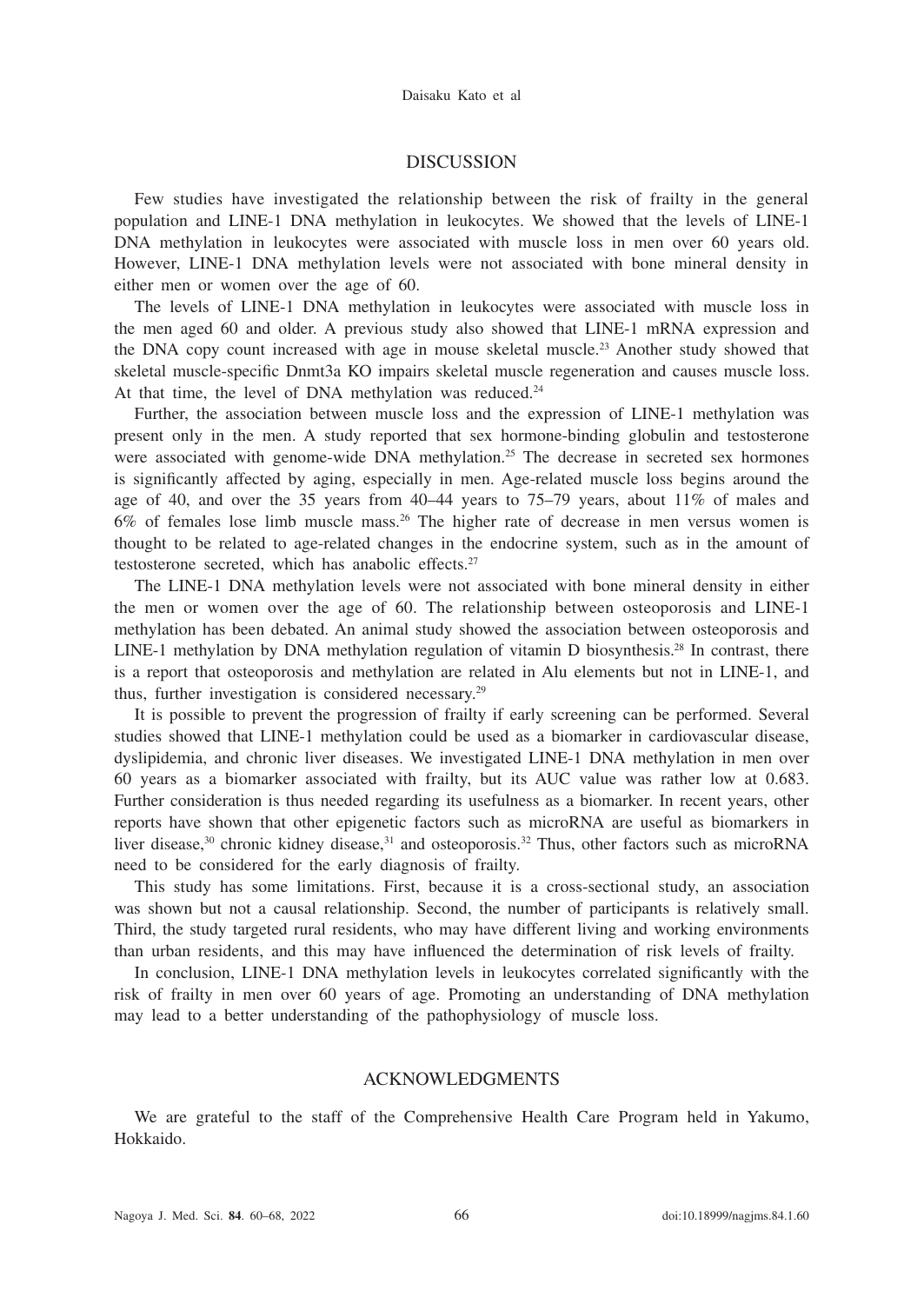## SOURCES OF FUNDING

This work was supported by a Grant-in-Aid for Scientific Research (B), 2014-2016, No. 26293144.

## CONFLICTS OF INTEREST

None

## **REFERENCES**

- 1 Satake S, Senda K, Hong YJ, et al. Validity of the Kihon Checklist for assessing frailty status. *Geriatr Gerontol Int*. 2016;16(6):709–715. doi:10.1111/ggi.12543.
- 2 Satake S, Arai H. The revised Japanese version of the Cardiovascular Health Study criteria (revised J-CHS criteria). *Geriatr Gerontol Int*. 2020;20(10):992–993. doi:10.1111/ggi.14005.
- 3 Fried LP, Tangen CM, Walston J, et al. Frailty in older adults: evidence for a phenotype. *J Gerontol A Biol Sci Med Sci*. 2001;56(3):M146–M156. doi:10.1093/gerona/56.3.m146.
- 4 Al Snih S, Graham JE, Ray LA, Samper-Ternent R, Markides KS, Ottenbacher KJ. Frailty and incidence of activities of daily living disability among older Mexican Americans. *J Rehabil Med*. 2009;41(11):892–897. doi:10.2340/16501977-0424.
- 5 Pahor M, Blair SN, Espelandet M, et al. Effects of a physical activity intervention on measures of physical performance: results of the lifestyle interventions and independence for Elders Pilot (LIFE-P) study. *J Gerontol A Biol Sci Med Sci*. 2006;61(11):1157–1165. doi:10.1093/gerona/61.11.1157.
- 6 Cegri F, Orfila F, Abellana RM, Pastor-Valero M. The impact of frailty on admission to home care services and nursing homes: eight-year follow-up of a community-dwelling, older adult, Spanish cohort. *BMC Geriatr*. 2020;6;20(1):281. doi:10.1186/s12877-020-01683-9.
- 7 Nowak A, Hubbard RE. Falls and frailty: lessons from complex systems. *J R Soc Med*. 2009;102(3):98–102. doi:10.1258/jrsm.2009.080274.
- 8 Boyd CM, Xue QL, Simpson CF, Guralnik JM, Fried LP. Frailty, hospitalization, and progression of disability in a cohort of disabled older women. *Am J Med*. 2005;118(11):1225–1231. doi:10.1016/j. amjmed.2005.01.062.
- 9 Nguyen AT, Nguyen TX, Nguyen TN, et al. The impact of frailty on prolonged hospitalization and mortality in elderly inpatients in Vietnam: a comparison between the frailty phenotype and the Reported Edmonton Frail Scale. *Clin Interv Aging*. 2019;20;14:381–388. doi:10.2147/CIA.S189122.
- 10 Greco EA, Pietschmann P, Migliaccio S. Osteoporosis and sarcopenia increase frailty syndrome in the elderly. *Front Endocrinol (Lausanne)*. 2019;10:255. doi:10.3389/fendo.2019.00255.
- 11 Jaenisch R, Bird A. Epigenetic regulation of gene expression: how the genome integrates intrinsic and environmental signals. *Nat Genet*. 2003;33 Suppl:245–254. doi:10.1038/ng1089.
- 12 Kulis M, Esteller M. DNA methylation and cancer. *Adv Genet*. 2010;70:27–56. doi:10.1016/B978-0-12- 380866-0.60002-2.
- 13 Bayarsaihan D. Epigenetic mechanisms in inflammation. *J Dent Res*. 2011;90(1):9–17. doi:10.1177/ 0022034510378683.
- 14 Feinberg AP. Phenotypic plasticity and the epigenetics of human disease. *Nature*. 2007;447(7143):433–440. doi:10.1038/nature05919.
- 15 Lander ES, Linton LM, Birren B, et al. Initial sequencing and analysis of the human genome. *Nature*. 2001;409(6822):860–921. doi:10.1038/35057062.
- 16 Weisenberger DJ, Campan M, Long TI, et al. Analysis of repetitive element DNA methylation by Methy Light. *Nucleic Acids Res*. 2005;33:6823–6836. doi:10.1093/nar/gki987.
- 17 Yang AS, Estécio MR, Doshi K, Kondo Y, Tajara EH, Issa JP. A simple method for estimating global DNA methylation using bisulfite PCR of repetitive DNA elements. *Nucleic Acids Res*. 2004;32:e38. doi:10.1093/ nar/gnh032.
- 18 Muka T, Nano J, Voortman T, et al. The role of global and regional DNA methylation and histone modifications in glycemic traits and type 2 diabetes: a systematic review. *Nutr Metab Cardiovasc Dis*. 2016;26(7):553–566. doi:10.1016/j.numecd.2016.04.002.